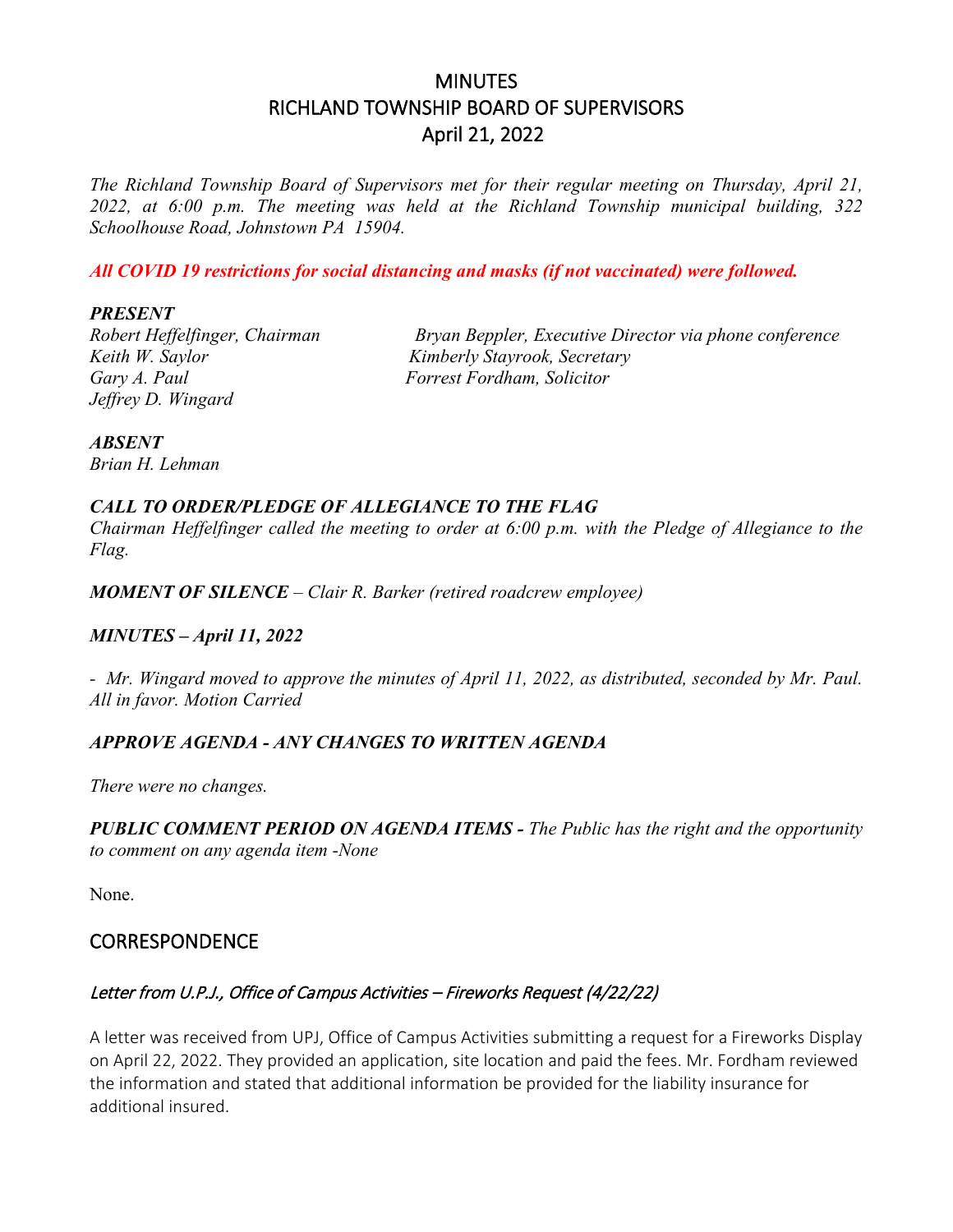MINUTES – Board of Supervisors 4/21/22 Page 2 of 3

*- Mr. Wingard moved to approve the UPJ Fireworks for April 22nd, contingent upon receipt of the additional information Attorney Fordham is requesting, seconded by Mr. Saylor. All in favor.*

## OLD BUSINESS

#### Resolution – Disposition/Destruction of Elected Tax Collector Records

*Mr. Fordham indicated that he reviewed the Resolution and had spoken to Kathy Tercek. He made a few minor changes, and the draft Resolution is ready for adoption.*

*- Mr. Paul moved to approve the Resolution specifically for the Disposition/Destruction of Elected Tax Collector Records, seconded by Mr. Wingard. All in favor.*

## NEW BUSINESS

#### Payment of the Bills

- *Mr. Saylor moved to approve payment of the general fund bills in the amount of \$203,022.06, seconded by Mr. Wingard. All in favor. There were not out of meeting checks and No Other Funds to be approved.*

#### Resolution – Supporting the PA Commission for the United States SemiQuincentennial

*PSATS had asked that all municipalities support Pennsylvania's SemiQuicentennial planned for 2026. It is being called America250PA, as part of the celebration.*

*- Mr. Paul moved to adopt the Resolution in support of the America 250PA celebration, seconded by Mr. Saylor. All in favor.*

#### COG Spring Materials – Bids Results

*The Cambria Somerset COG provided the results for the spring materials bidding, noted below:*

| 2A Slag                            | Sleek Trucking | \$15.75 ton                                          |
|------------------------------------|----------------|------------------------------------------------------|
| 2B Limestone                       | Sleek Trucking | \$26.25 ton                                          |
| ID2top with stone                  | HRI, Inc.      | \$85.40 ton                                          |
| Cold Patch type B                  | No bid         |                                                      |
| <b>BCBC</b>                        | HRI, Inc       | \$73.10 ton                                          |
| Gasoline                           |                | Smith Propane/Oil \$3.7956 gallon (escalator clause) |
| Diesel                             |                | Smith Propane/Oil \$4.1031 gallon (escalator clause) |
| Pipe/various sizes  Pleasant Unity |                |                                                      |